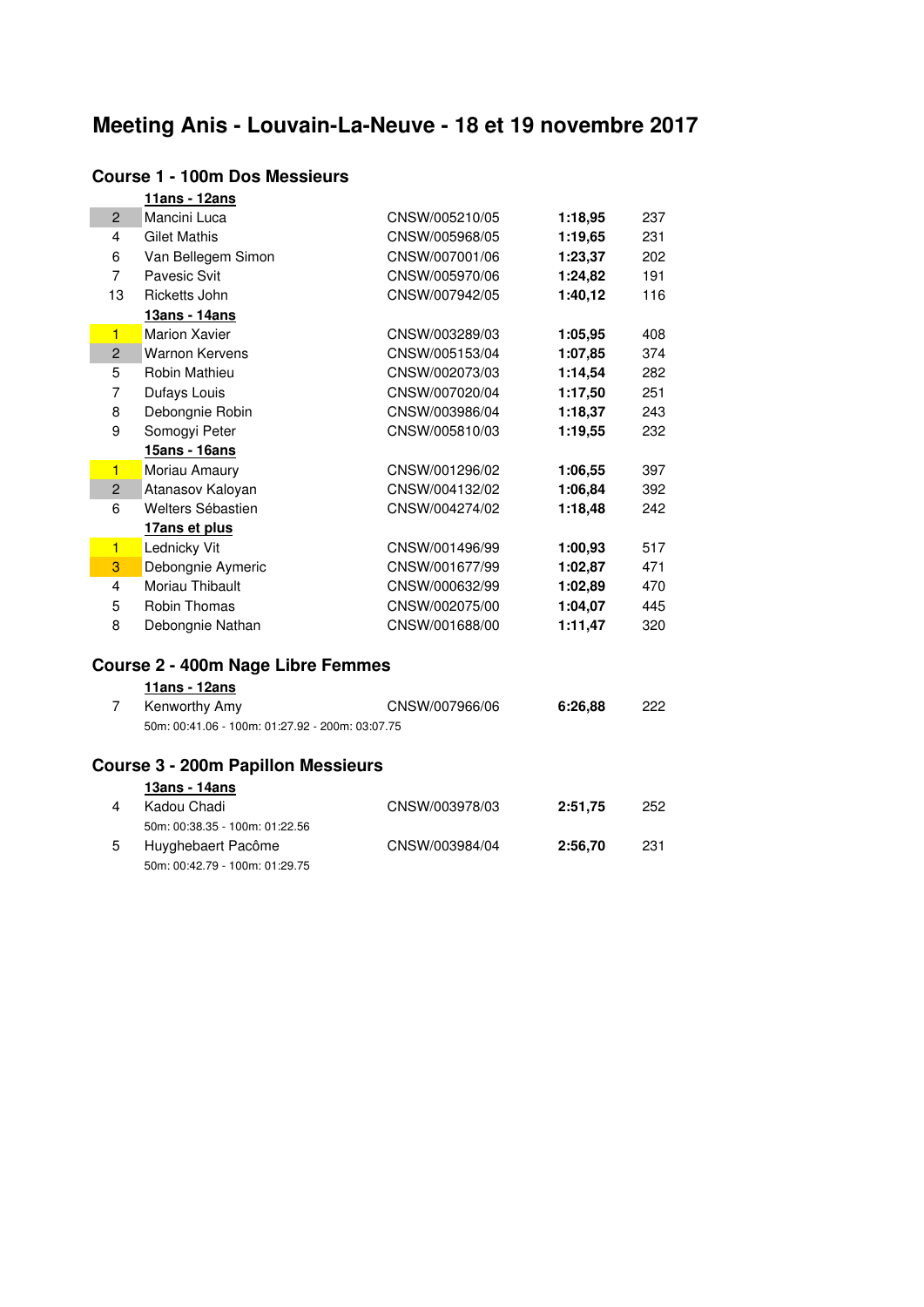# **Course 4 - 200m 4 Nages Femmes**

|                                        | 11ans - 12ans                  |                |         |     |  |  |
|----------------------------------------|--------------------------------|----------------|---------|-----|--|--|
| $\blacksquare$                         | Francke Alexandra              | CNSW/005129/05 | 2:56.39 | 329 |  |  |
|                                        | 50m: 00:42.89 - 100m: 01:28.78 |                |         |     |  |  |
|                                        | <u> 13ans - 14ans</u>          |                |         |     |  |  |
| 8                                      | Larose Eva                     | CNSW/006349/03 | 2:59.23 | 314 |  |  |
|                                        | 50m: 00:38.42 - 100m: 01:24.89 |                |         |     |  |  |
| 10                                     | Van der Schueren Margot        | CNSW/007712/03 | 3:03,38 | 293 |  |  |
|                                        | 50m: 00:39.72 - 100m: 01:23.85 |                |         |     |  |  |
|                                        | 15ans - 16ans                  |                |         |     |  |  |
| $\blacksquare$                         | Kopa Madli                     | CNSW/002938/02 | 2:29,19 | 544 |  |  |
|                                        | 50m: 00:31.68 - 100m: 01:09.72 |                |         |     |  |  |
| 9                                      | Wild Joséphine                 | CNSW/001657/01 | 2:49.86 | 369 |  |  |
|                                        | 50m: 00:35.69 - 100m: 01:21.17 |                |         |     |  |  |
| 11                                     | <b>Bracke Rose-Charlotte</b>   | CNSW/005809/02 | 2:58,21 | 319 |  |  |
|                                        | 50m: 00:37.46 - 100m: 01:22.85 |                |         |     |  |  |
| 12                                     | Donato Julia                   | CNSW/005094/01 | 2:59.66 | 312 |  |  |
|                                        | 50m: 00:39.78 - 100m: 01:23.16 |                |         |     |  |  |
|                                        | Ravanetti Zoé                  | CNSW/007971/02 | Disq.   |     |  |  |
|                                        | 50m: 00:38.97                  |                |         |     |  |  |
|                                        | 17ans et plus                  |                |         |     |  |  |
| 1                                      | Pansaerts Laure                | CNSW/006147/00 | 2:32,95 | 505 |  |  |
|                                        | 50m: 00:32.20 - 100m: 01:08.44 |                |         |     |  |  |
|                                        |                                |                |         |     |  |  |
| <b>Course 5 - 50m Brasse Messieurs</b> |                                |                |         |     |  |  |
|                                        | 11ans et plus                  |                |         |     |  |  |
|                                        |                                |                |         |     |  |  |

| 9   | Mancini Matteo  | CNSW/005409/03 | 0:39.15    | 268 |
|-----|-----------------|----------------|------------|-----|
| 12. | Harvengt Justin | CNSW/007014/03 | 0:41.24    | 229 |
| 17  | Ricketts John   | CNSW/007942/05 | 0:47.76    | 147 |
|     | Debongnie Robin | CNSW/003986/04 | <b>DSQ</b> |     |
|     | Pavesic Maj     | CNSW/005971/06 | <b>DSQ</b> |     |

## **Course 6 - 200m Dos Femmes**

|   | 11ans - 12ans               |                |            |     |
|---|-----------------------------|----------------|------------|-----|
|   | Wild Madeleine              | CNSW/005130/05 | 2:52.97    | 327 |
| 3 | Robin Nina                  | CNSW/005100/06 | 3:01.93    | 281 |
|   | Ravanetti Léa               | CNSW/007970/05 | Disa.      |     |
|   | 13ans - 14ans               |                |            |     |
|   | Donato Sara<br>1.           | CNSW/005095/03 | 2:28.18    | 520 |
|   | Linden Ylva<br>$\mathbf{2}$ | CNSW/003987/03 | 2:32.66    | 476 |
| 3 | Lunakova Kristina           | CNSW/003640/04 | 2:36.50    | 442 |
|   | Dunca Audrey                | CNSW/002920/03 | <b>DSQ</b> |     |
|   | 15ans - 16ans               |                |            |     |
|   | Lednicka Hanka              | CNSW/007003/01 | 2:34.80    | 456 |
|   | Ravanetti Zoé               | CNSW/007971/02 | Disa.      |     |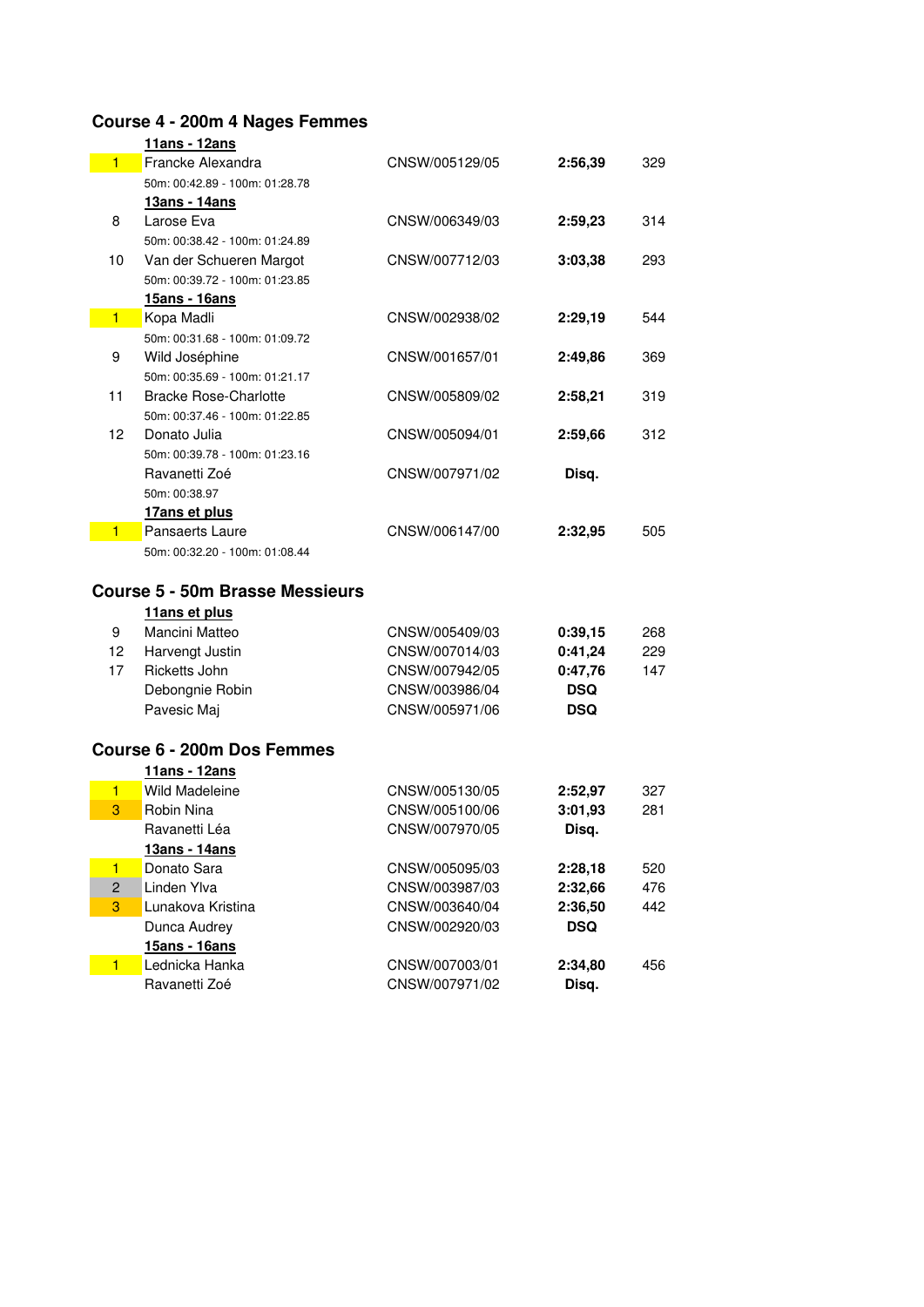# **Course 7 - 50m Papillon Messieurs**

|                | 11ans et plus        |                |         |     |
|----------------|----------------------|----------------|---------|-----|
| $\blacksquare$ | Moriau Thibault      | CNSW/000632/99 | 0:26.69 | 544 |
| $\overline{2}$ | Atanasov Kaloyan     | CNSW/004132/02 | 0:28.08 | 467 |
| 3              | Moriau Amaury        | CNSW/001296/02 | 0:29.07 | 421 |
| 4              | <b>Teston Marco</b>  | CNSW/000326/94 | 0:29.28 | 412 |
| 7              | Debongnie Nathan     | CNSW/001688/00 | 0:29.86 | 389 |
| 8              | <b>Marion Xavier</b> | CNSW/003289/03 | 0:29.94 | 386 |
| 12             | Mackay Conor         | CNSW/003280/01 | 0:30,82 | 353 |
| 16             | Welters Sébastien    | CNSW/004274/02 | 0:33.30 | 280 |
| 19             | Warnon Kervens       | CNSW/005153/04 | 0:33.82 | 267 |
| 20             | Kadou Chadi          | CNSW/003978/03 | 0:34.58 | 250 |
| 21             | Fobe Romain          | CNSW/006227/03 | 0:35.45 | 232 |
| 24             | Somogyi Peter        | CNSW/005810/03 | 0:35.83 | 225 |
| 26             | Dufays Louis         | CNSW/007020/04 | 0:36.09 | 220 |
| 27             | Robin Mathieu        | CNSW/002073/03 | 0:36.43 | 214 |
| 30             | Gilet Mathis         | CNSW/005968/05 | 0:37.38 | 198 |
| 32             | Van Bellegem Simon   | CNSW/007001/06 | 0:40.35 | 157 |

# **Course 8 - 50m Nage Libre Femmes**

|    | 11ans et plus           |                |         |     |
|----|-------------------------|----------------|---------|-----|
| 3  | Pansaerts Laure         | CNSW/006147/00 | 0:28.62 | 535 |
| 4  | Kopa Madli              | CNSW/002938/02 | 0:28.80 | 525 |
| 6  | Kenworthy Kate          | CNSW/005997/02 | 0:28.99 | 515 |
| 12 | Hurson Aisling          | CNSW/004131/04 | 0:30.08 | 461 |
| 14 | Lunakova Kristina       | CNSW/003640/04 | 0:30,20 | 455 |
| 19 | Larose Eva              | CNSW/006349/03 | 0:31.03 | 420 |
| 20 | Heymans Alissia         | CNSW/002917/01 | 0:31.10 | 417 |
| 21 | Linden Ylva             | CNSW/003987/03 | 0:31.33 | 408 |
| 25 | Donato Julia            | CNSW/005094/01 | 0:33.41 | 336 |
| 26 | Van der Schueren Margot | CNSW/007712/03 | 0:33.60 | 330 |
| 27 | Cayman Julie            | CNSW/005976/02 | 0:34.02 | 318 |
| 28 | <b>Ricketts Clara</b>   | CNSW/004262/02 | 0:34.38 | 308 |
| 30 | Robin Nina              | CNSW/005100/06 | 0:34.85 | 296 |
| 32 | Gérard Lou              | CNSW/007849/04 | 0:35.19 | 288 |
| 37 | Ravanetti Léa           | CNSW/007970/05 | 0:36.85 | 250 |
| 38 | <b>Duret Charlotte</b>  | CNSW/007687/04 | 0:37.51 | 237 |

### **Course 9 - 200m Brasse Messieurs**

|              | 11ans - 12ans                  |                |         |     |
|--------------|--------------------------------|----------------|---------|-----|
| $\mathbf{2}$ | Pavesic Maj                    | CNSW/005971/06 | 3:23.16 | 208 |
|              | 50m: 00:45.81 - 100m: 01:38.36 |                |         |     |
| 4            | Pavesic Svit                   | CNSW/005970/06 | 3:37,12 | 170 |
|              | 50m: 00:48.21 - 100m: 01:43.51 |                |         |     |
|              | 13ans - 14ans                  |                |         |     |
| 3            | Huyghebaert Pacôme             | CNSW/003984/04 | 3:02.25 | 288 |
|              | 50m: 00:42.88 - 100m: 01:30.99 |                |         |     |
| 5            | Mancini Matteo                 | CNSW/005409/03 | 3:13,11 | 242 |
|              | 50m: 00:42.92 - 100m: 01:31.47 |                |         |     |
| 6            | Harvengt Justin                | CNSW/007014/03 | 3:19.30 | 220 |
|              | 50m: 00:44.25 - 100m: 01:35.17 |                |         |     |
|              | 17ans et plus                  |                |         |     |
| 1            | Lednicky Vit                   | CNSW/001496/99 | 2:27.80 | 541 |
|              | 50m: 00:32.70 - 100m: 01:10.52 |                |         |     |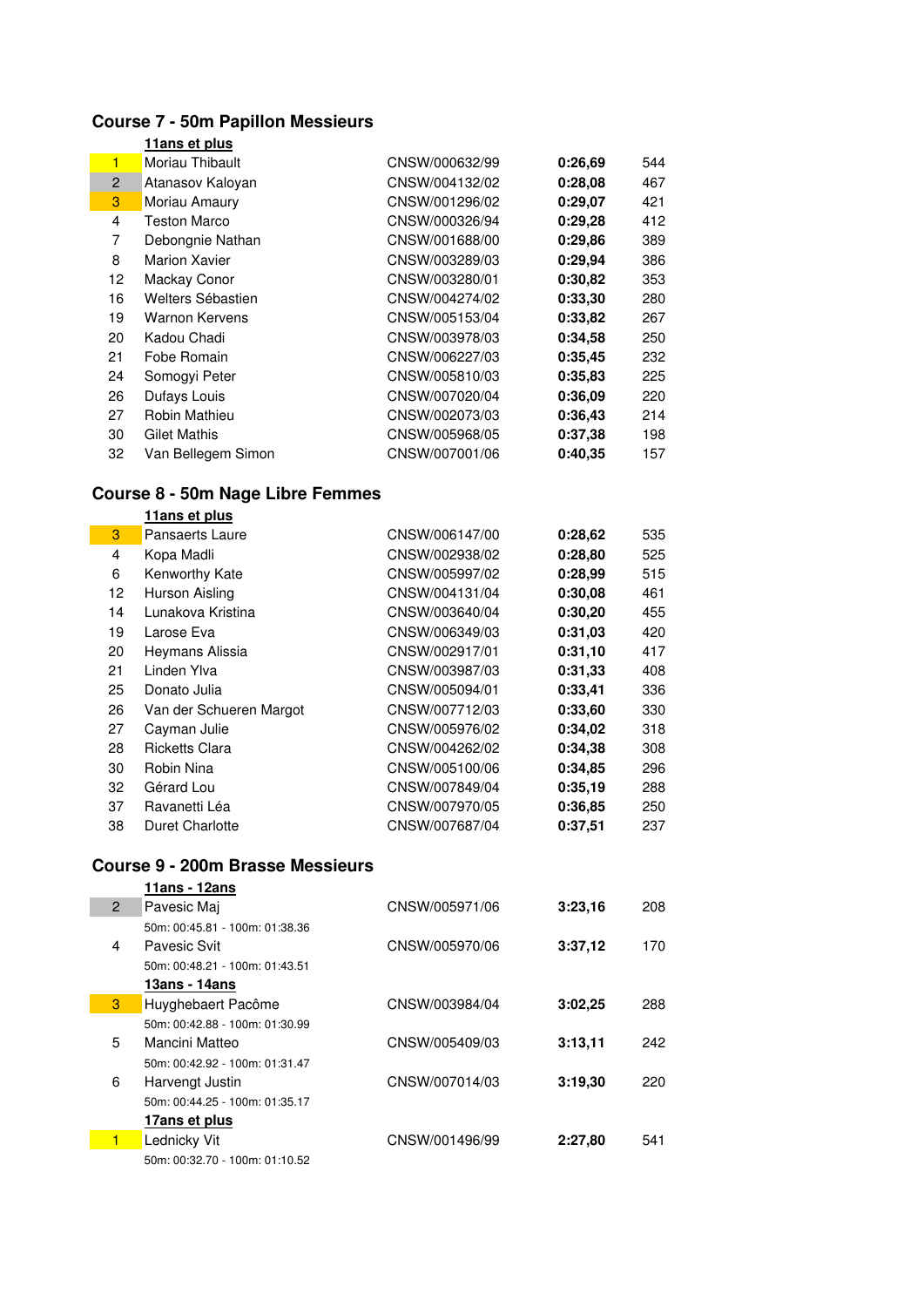#### **Course 10 - 100m Brasse Femmes**

|                | 11ans - 12ans                |                |         |     |
|----------------|------------------------------|----------------|---------|-----|
| $\blacksquare$ | Wild Madeleine               | CNSW/005130/05 | 1:26.66 | 372 |
|                | 50m: 00:41.10                |                |         |     |
| $\overline{2}$ | Francke Alexandra            | CNSW/005129/05 | 1:28,00 | 355 |
|                | 50m: 00:41.88                |                |         |     |
|                | 13ans - 14ans                |                |         |     |
| 3              | Hurson Aisling               | CNSW/004131/04 | 1:36.00 | 274 |
|                | 50m: 00:43.19                |                |         |     |
| 6              | Duret Charlotte              | CNSW/007687/04 | 1:39,55 | 245 |
|                | 50m: 00:48.31                |                |         |     |
| 8              | Gérard Lou                   | CNSW/007849/04 | 1:41,65 | 230 |
|                | 15ans - 16ans                |                |         |     |
| 5              | <b>Bracke Rose-Charlotte</b> | CNSW/005809/02 | 1:29.32 | 340 |
|                | 50m: 00:42.16                |                |         |     |
| 6              | Wild Joséphine               | CNSW/001657/01 | 1:33.36 | 298 |
|                | 50m: 00:44.64                |                |         |     |
| 7              | Ricketts Clara               | CNSW/004262/02 | 1:37.99 | 257 |
|                | 50m: 00:46.16                |                |         |     |

## **Course 11 - 400m Nage Libre Messieurs**

|                | 11ans - 12ans                                   |                |         |     |
|----------------|-------------------------------------------------|----------------|---------|-----|
| 1              | Mancini Luca                                    | CNSW/005210/05 | 5:16.87 | 300 |
|                | 50m: 00:36.64 - 100m: 01:17.15 - 200m: 02:38.75 |                |         |     |
|                | 13ans - 14ans                                   |                |         |     |
| 2              | Fobe Romain                                     | CNSW/006227/03 | 5:28.16 | 270 |
|                | 200m: 02:40.93                                  |                |         |     |
|                | 17ans et plus                                   |                |         |     |
| $\overline{2}$ | <b>Robin Thomas</b>                             | CNSW/002075/00 | 4:14.91 | 577 |
|                | 50m: 00:28.84 - 100m: 01:00.96 - 200m: 02:05.84 |                |         |     |
| 3              | Debongnie Aymeric                               | CNSW/001677/99 | 4:17.37 | 560 |
|                | 50m: 00:29.52 - 100m: 01:01.48 - 200m: 02:07.19 |                |         |     |
|                |                                                 |                |         |     |

### **Course 12 - 4 x 100m 4 Nages Femmes**

| 11ans - 12ans                                                      |         |     |
|--------------------------------------------------------------------|---------|-----|
| <b>CNSW</b>                                                        | 5:48.56 | 269 |
| 50m: 00:49.00 - 100m: 01:38.61 - 150m: 02:18.81 - 200m: 03:05.49   |         |     |
| 250m: 03:42.85 - 300m: 04:25.34 - 350m: 05:06.00                   |         |     |
| Kenworthy Amy - Francke Alexandra - Wild Madeleine - Ravanetti Léa |         |     |
| 17ans et plus                                                      |         |     |
| <b>CNSW</b>                                                        | 4:43,51 | 501 |
| 50m: 00:34.65 - 100m: 01:10.56 - 150m: 01:49.67 - 200m: 02:33.47   |         |     |
| 250m: 03:05.58 - 300m: 03:42.95 - 350m: 04:11.91                   |         |     |
| Donato Sara - Lednicka Hanka - Pansaerts Laure - Kopa Madli        |         |     |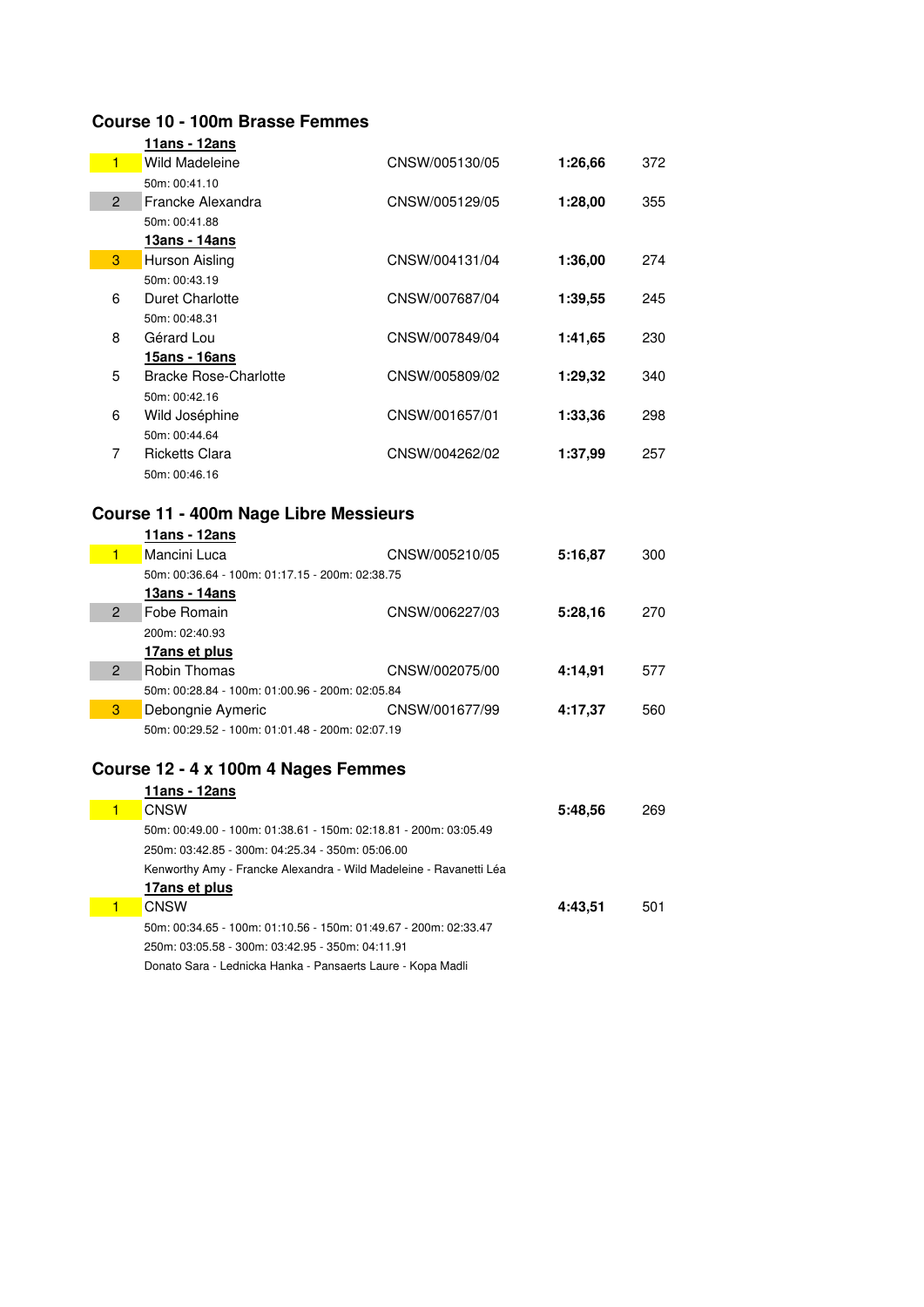# **Course 13 - 4 x 100m 4 Nages Messieurs**

|  | 13ans - 14ans                                                       |         |     |               |
|--|---------------------------------------------------------------------|---------|-----|---------------|
|  | <b>CNSW</b>                                                         | 4:59.15 | 295 |               |
|  | 50m: 00:34.42 - 100m: 01:09.70 - 150m: 01:49.23 - 200m: 02:33.32    |         |     |               |
|  | 250m: 03:07.99 - 300m: 03:49.51 - 350m: 04:22.66                    |         |     |               |
|  | Warnon Kervens - Debongnie Robin - Kadou Chadi - Huyghebaert Pacôme |         |     |               |
|  | 17ans et plus                                                       |         |     |               |
|  | <b>CNSW</b>                                                         | 4:01.48 | 560 | <b>Record</b> |
|  | 50m: 00:30.81 - 100m: 01:02.95 - 150m: 01:33.96 - 200m: 02:10.01    |         |     | de            |
|  | 250m: 02:36.25 - 300m: 03:06.67 - 350m: 03:32.83                    |         |     | district      |
|  | Debongnie Aymeric - Lednicky Vit - Moriau Thibault - Robin Thomas   |         |     |               |
|  |                                                                     |         |     |               |

## **Course 14 - 100m Nage Libre Femmes**

|                | 11ans - 12ans                  |                |         |     |
|----------------|--------------------------------|----------------|---------|-----|
| 8              | Mezquita Manuela               | CNSW/005684/05 | 1:17,76 | 280 |
|                | 50m: 00:37.79                  |                |         |     |
| 12             | Webers Giorgia                 | CNSW/007679/05 | 1:20,96 | 248 |
|                | 50m: 00:39.15                  |                |         |     |
| 14             | Kotsomyti Eleanna              | CNSW/007120/06 | 1:21,14 | 247 |
|                | 50m: 00:38.47                  |                |         |     |
| 15             | Kenworthy Amy                  | CNSW/007966/06 | 1:21,71 | 241 |
|                | 50m: 00:40.07                  |                |         |     |
| 21             | Ertürk Defne                   | CNSW/007834/06 | 1:24,56 | 218 |
|                | 50m: 00:39.25                  |                |         |     |
| 22             | Ahmidan Anissa                 | CNSW/007599/06 | 1:24,59 | 217 |
|                | 50m: 00:39.79                  |                |         |     |
|                | 13ans - 14ans                  |                |         |     |
| 6              | Dunca Audrey                   | CNSW/002920/03 | 1:07,48 | 429 |
|                | 50m: 00:32.96                  |                |         |     |
| 8              | Dejean Floriane                | CNSW/005211/03 | 1:08,29 | 414 |
|                | 50m: 00:32.71                  |                |         |     |
| 11             | Pena Fernandez Juliette        | CNSW/003283/03 | 1:10,85 | 371 |
|                | 50m: 00:34.63                  |                |         |     |
| 12             | Larose Eva                     | CNSW/006349/03 | 1:10,86 | 370 |
| 17             | 50m: 00:33.53<br>Webers Giulia | CNSW/007681/03 |         | 258 |
|                | 50m: 00:36.93                  |                | 1:19,89 |     |
|                | 15ans - 16ans                  |                |         |     |
| $\blacksquare$ | Kopa Madli                     | CNSW/002938/02 | 1:01,17 | 576 |
|                | 50m: 00:29.88                  |                |         |     |
| 4              | Kenworthy Kate                 | CNSW/005997/02 | 1:03,94 | 504 |
|                | 50m: 00:30.70                  |                |         |     |
| 6              | Lednicka Hanka                 | CNSW/007003/01 | 1:05,52 | 469 |
|                | 50m: 00:31.73                  |                |         |     |
| 8              | <b>Bracke Rose-Charlotte</b>   | CNSW/005809/02 | 1:06,76 | 443 |
|                | 50m: 00:31.87                  |                |         |     |
| 9              | Van Oudenhove Ninon            | CNSW/004017/02 | 1:06,97 | 439 |
|                | 50m: 00:32.68                  |                |         |     |
| 12             | Sykes Loïs                     | CNSW/007627/02 | 1:11,04 | 368 |
|                | 50m: 00:33.14                  |                |         |     |
| 13             | Painvin Carolina               | CNSW/005981/02 | 1:11,64 | 358 |
|                | 50m: 00:34.19                  |                |         |     |
|                | Donato Julia                   | CNSW/005094/01 | Disq.   |     |
|                | 50m: 00:35.24                  |                |         |     |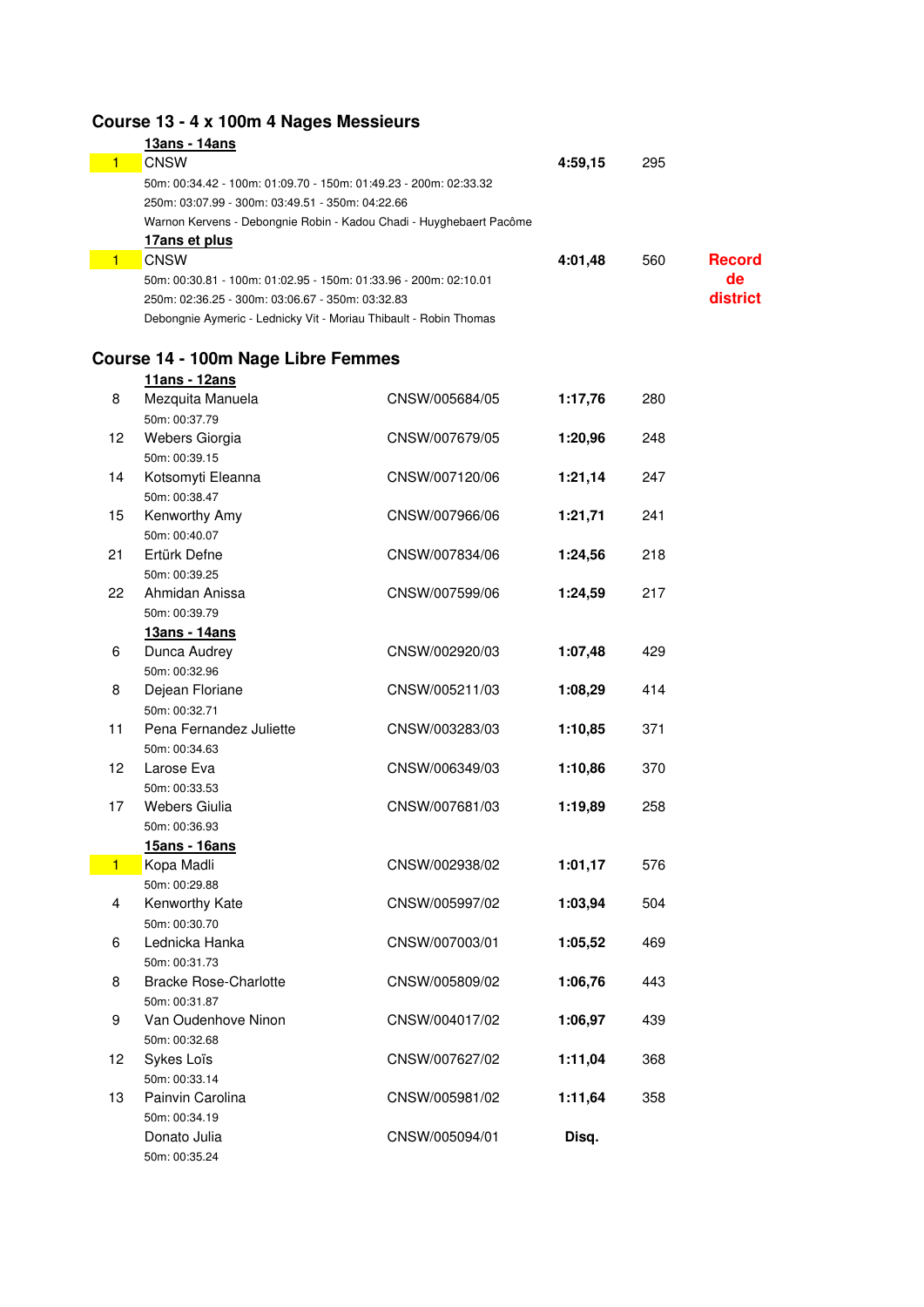|                | 17ans et plus                                        |                |         |     |
|----------------|------------------------------------------------------|----------------|---------|-----|
| 3              | Noiset Sorenza                                       | CNSW/000942/99 | 1:09,34 | 395 |
|                | 50m: 00:32.87                                        |                |         |     |
|                |                                                      |                |         |     |
|                | <b>Course 15 - 200m Nage Libre Messieurs</b>         |                |         |     |
|                | 11ans - 12ans                                        |                |         |     |
| $\overline{2}$ | Van Bellegem Simon                                   | CNSW/007001/06 | 2:43,84 | 223 |
|                | 50m: 00:39.03 - 100m: 01:20.78                       |                |         |     |
|                | 13ans - 14ans                                        |                |         |     |
| 1              | <b>Marion Xavier</b>                                 | CNSW/003289/03 | 2:06,21 | 488 |
|                | 50m: 00:28.54 - 100m: 01:00.60                       |                |         |     |
| 3              | Kadou Chadi                                          | CNSW/003978/03 | 2:20,59 | 353 |
|                | 50m: 00:32.84 - 100m: 01:08.03                       |                |         |     |
| 5              |                                                      | CNSW/003984/04 |         | 334 |
|                | Huyghebaert Pacôme<br>50m: 00:33.50 - 100m: 01:10.35 |                | 2:23,12 |     |
| 7              | Loksik Branislav                                     | CNSW/007835/03 | 2:25,33 | 319 |
|                |                                                      |                |         |     |
|                | 50m: 00:34.62                                        |                |         |     |
| 9              | Debongnie Robin                                      | CNSW/003986/04 | 2:33,15 | 273 |
|                | 50m: 00:35.26 - 100m: 01:14.45                       |                |         |     |
|                | 17ans et plus                                        |                |         |     |
| 1              | Moriau Thibault                                      | CNSW/000632/99 | 1:55,47 | 637 |
|                | 50m: 00:27.57 - 100m: 00:56.92                       |                |         |     |
| $\overline{2}$ | Lednicky Vit                                         | CNSW/001496/99 | 1:59,79 | 570 |
|                | 50m: 00:28.30 - 100m: 00:58.25                       |                |         |     |
| $\overline{4}$ | <b>Robin Thomas</b>                                  | CNSW/002075/00 | 2:00,45 | 561 |
|                | 50m: 00:28.24 - 100m: 00:58.40                       |                |         |     |
|                |                                                      |                |         |     |
|                | <b>Course 16 - 50m Brasse Femmes</b>                 |                |         |     |
|                | 11ans et plus                                        |                |         |     |
| 3              | <b>Pansaerts Laure</b>                               | CNSW/006147/00 | 0:38,30 | 418 |
| 4              | Francke Alexandra                                    | CNSW/005129/05 | 0:40,20 | 361 |
| 7              | Sykes Loïs                                           | CNSW/007627/02 | 0:41,88 | 319 |
|                |                                                      |                |         |     |
|                | <b>Course 17 - 50m Dos Messieurs</b>                 |                |         |     |
|                | 11ans et plus                                        |                |         |     |
| $\mathbf{1}$   | Debongnie Aymeric                                    | CNSW/001677/99 | 0:29,39 | 432 |
| 4              | <b>Warnon Kervens</b>                                | CNSW/005153/04 | 0:32,19 | 328 |
| 13             | Welters Sébastien                                    | CNSW/004274/02 | 0:35,95 | 236 |
| 14             | <b>Kyriakides Niels</b>                              | CNSW/007831/04 | 0:36,83 | 219 |
| 16             | Painvin Nicolas                                      | CNSW/007603/04 | 0:40,90 | 160 |
|                |                                                      |                |         |     |
|                | <b>Course 18 - 200m Papillon Femmes</b>              |                |         |     |
|                | 12ans - 12ans                                        |                |         |     |
| 1              | Wild Madeleine                                       | CNSW/005130/05 | 2:55,67 | 315 |
|                | 50m: 00:41.10 - 100m: 01:26.33                       |                |         |     |
|                | 13ans - 14ans                                        |                |         |     |
| $\blacksquare$ | Donato Sara                                          | CNSW/005095/03 | 2:46,87 | 368 |
|                | 50m: 00:38.47 - 100m: 01:21.87                       |                |         |     |
|                |                                                      |                |         |     |
| $\overline{c}$ | 15ans - 16ans                                        |                |         |     |
|                | Wild Joséphine                                       | CNSW/001657/01 | 2:42,06 | 402 |
|                | 50m: 00:36.31 - 100m: 01:17.12                       |                |         |     |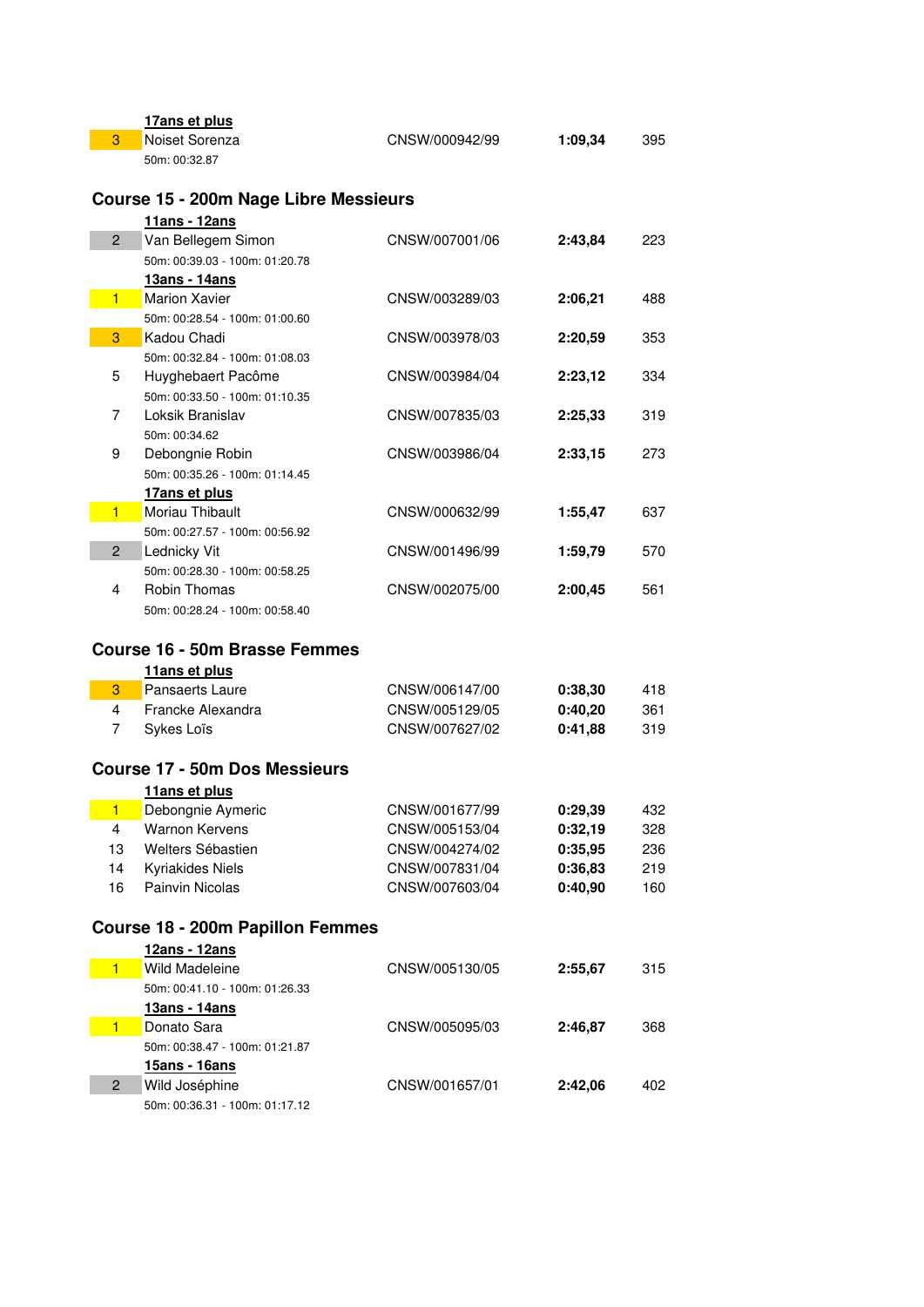## **Course 19 - 100m Brasse Messieurs**

|                | 11ans - 12ans                              |                                  |                    |            |
|----------------|--------------------------------------------|----------------------------------|--------------------|------------|
| $\overline{2}$ | Pavesic Maj                                | CNSW/005971/06                   | 1:34,15            | 206        |
|                | 50m: 00:44.74                              |                                  |                    |            |
| 4              | Pavesic Svit                               | CNSW/005970/06                   | 1:39,03            | 177        |
|                | 50m: 00:48.28                              |                                  |                    |            |
|                | 13ans - 14ans                              |                                  |                    |            |
| $\mathbf{2}$   | Kadou Chadi                                | CNSW/003978/03                   | 1:22,64            | 304        |
|                | 50m: 00:39.60                              |                                  |                    |            |
| 4              | Debongnie Robin                            | CNSW/003986/04                   | 1:23,97            | 290        |
|                | 50m: 00:40.08                              |                                  |                    |            |
| 6              | Loksik Branislav                           | CNSW/007835/03                   | 1:25,95            | 270        |
|                | 50m: 00:41.28                              |                                  |                    |            |
| 7              | Mancini Matteo                             | CNSW/005409/03                   | 1:26,04            | 269        |
| 10             | 50m: 00:39.78<br>Harvengt Justin           | CNSW/007014/03                   | 1:30,63            | 231        |
|                | 50m: 00:41.92                              |                                  |                    |            |
| 11             | Alikaj Enthony                             | CNSW/006381/04                   | 1:33,07            | 213        |
|                | 50m: 00:44.18                              |                                  |                    |            |
|                | 15ans - 16ans                              |                                  |                    |            |
| $\overline{2}$ | Atanasov Kaloyan                           | CNSW/004132/02                   | 1:12,76            | 446        |
|                | 50m: 00:34.32                              |                                  |                    |            |
|                | 17ans et plus                              |                                  |                    |            |
| $\blacksquare$ | Debongnie Nathan                           | CNSW/001688/00                   | 1:10,59            | 488        |
|                | 50m: 00:33.70                              |                                  |                    |            |
|                |                                            |                                  |                    |            |
|                | <b>Course 22 - 50m Papillon Femmes</b>     |                                  |                    |            |
|                | 11ans et plus                              |                                  |                    |            |
| 6              | Kenworthy Kate                             | CNSW/005997/02                   | 0:33,27            | 393        |
| 12             | Painvin Carolina                           | CNSW/005981/02                   | 0:34,49            | 353        |
| 13             | <b>Bracke Rose-Charlotte</b>               | CNSW/005809/02                   | 0:34,98            | 338        |
| 16<br>29       | Dejean Floriane<br>Ertürk Defne            | CNSW/005211/03<br>CNSW/007834/06 | 0:35,72<br>0:42,42 | 317<br>189 |
|                |                                            |                                  |                    |            |
|                | <b>Course 23 - 100m Papillon Messieurs</b> |                                  |                    |            |
|                | 11ans - 12ans                              |                                  |                    |            |
| 1              | Mancini Luca                               | CNSW/005210/05                   | 1:26,32            | 172        |
|                | 50m: 00:40.10                              |                                  |                    |            |
|                | 13ans - 14ans                              |                                  |                    |            |
| $\overline{2}$ | <b>Marion Xavier</b>                       | CNSW/003289/03                   | 1:07,02            | 369        |
|                | 50m: 00:30.13                              |                                  |                    |            |
| 6              | Duthoit Quentin                            | CNSW/006362/03                   | 1:21,48            | 205        |
|                | 50m: 00:36.62                              |                                  |                    |            |
| 8              | Huyghebaert Pacôme                         | CNSW/003984/04                   | 1:23,40            | 191        |
|                | 50m: 00:39.03                              |                                  |                    |            |
|                | 15ans - 16ans                              |                                  |                    |            |
| $\blacksquare$ | Moriau Amaury                              | CNSW/001296/02                   | 1:04,81            | 408        |
|                | 50m: 00:29.39                              |                                  |                    |            |
| $\overline{c}$ | Atanasov Kaloyan                           | CNSW/004132/02                   | 1:06,95            | 370        |
|                | 50m: 00:30.79                              |                                  |                    |            |
| $\overline{2}$ | 17ans et plus                              |                                  |                    |            |
|                | Lednicky Vit<br>50m: 00:27.68              | CNSW/001496/99                   | 0:59,40            | 530        |
|                |                                            |                                  |                    |            |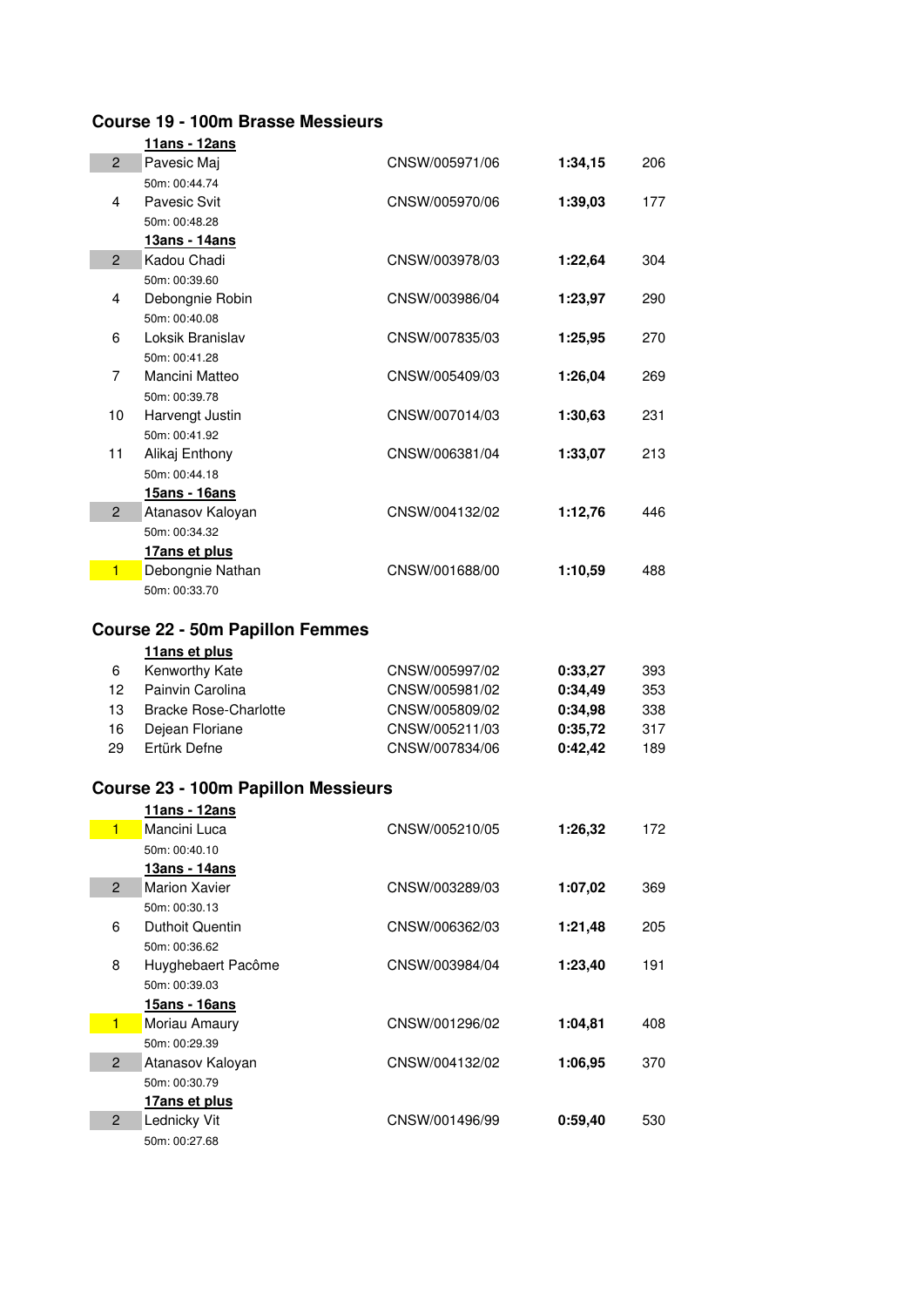## **Course 24 - 100m Dos Femmes**

|                     | 11ans - 12ans                                       |                                  |                    |            |
|---------------------|-----------------------------------------------------|----------------------------------|--------------------|------------|
| $\overline{2}$      | Francke Alexandra                                   | CNSW/005129/05                   | 1:24,42            | 276        |
| $\overline{4}$      | Kotsomyti Eleanna                                   | CNSW/007120/06                   | 1:28,75            | 238        |
| 6                   | Mezquita Manuela                                    | CNSW/005684/05                   | 1:30,60            | 224        |
| 11                  | Ahmidan Anissa                                      | CNSW/007599/06                   | 1:38,05            | 176        |
| 12                  | Kenworthy Amy                                       | CNSW/007966/06                   | 1:39,83            | 167        |
|                     | 13ans - 14ans                                       |                                  |                    |            |
| $\blacksquare$      | Donato Sara                                         | CNSW/005095/03                   | 1:10,22            | 481        |
| $\overline{c}$      | Hurson Aisling                                      | CNSW/004131/04                   | 1:10,81            | 469        |
| 3                   | Linden Ylva                                         | CNSW/003987/03                   | 1:12,99            | 428        |
| 4                   | Dunca Audrey                                        | CNSW/002920/03                   | 1:14,55            | 402        |
| 6                   | Pena Fernandez Juliette                             | CNSW/003283/03                   | 1:21,78            | 304        |
| 9                   | <b>Webers Giulia</b>                                | CNSW/007681/03                   | 1:28,49            | 240        |
|                     | 15ans - 16ans                                       |                                  |                    |            |
| $\blacksquare$      | Kopa Madli                                          | CNSW/002938/02                   | 1:10,46            | 476        |
| 3                   | Lednicka Hanka                                      | CNSW/007003/01                   | 1:12,63            | 434        |
| 6                   | Van Oudenhove Ninon                                 | CNSW/004017/02                   | 1:16,09            | 378        |
| 8                   | Heymans Alissia                                     | CNSW/002917/01                   | 1:21,00            | 313        |
| 9                   | Wild Joséphine                                      | CNSW/001657/01                   | 1:22,23            | 299        |
| 10                  | Donato Julia                                        | CNSW/005094/01                   | 1:24,04            | 280        |
|                     | 17ans et plus                                       |                                  |                    |            |
| $\blacksquare$      | Pansaerts Laure                                     | CNSW/006147/00                   | 1:07,06            | 552        |
| $\overline{2}$      | Noiset Sorenza                                      | CNSW/000942/99                   | 1:20,66            | 317        |
|                     |                                                     |                                  |                    |            |
|                     | Course 25 - 100m 4 Nages Messieurs<br>11ans - 12ans |                                  |                    |            |
| 3                   | Pavesic Maj                                         | CNSW/005971/06                   | 1:23,80            | 216        |
| 4                   | Van Bellegem Simon                                  | CNSW/007001/06                   | 1:24,48            | 211        |
|                     | 13ans - 14ans                                       |                                  |                    |            |
| 7                   | <b>Duthoit Quentin</b>                              | CNSW/006362/03                   | 1:18,96            | 258        |
| 9                   | Kyriakides Niels                                    | CNSW/007831/04                   | 1:19,41            | 254        |
| 10                  | Mancini Matteo                                      | CNSW/005409/03                   | 1:20,83            | 240        |
| 13                  | Alikaj Enthony                                      | CNSW/006381/04                   | 1:27,28            | 191        |
| 15                  | Painvin Nicolas                                     | CNSW/007603/04                   | 1:29,53            | 177        |
|                     | 15ans - 16ans                                       |                                  |                    |            |
| 10                  | Welters Sébastien                                   | CNSW/004274/02                   | 1:18,17            | 266        |
| 12                  | Dzubinsky Maxim                                     | CNSW/006504/01                   | 1:20,46            | 244        |
|                     | 17ans et plus                                       |                                  |                    |            |
| $\blacksquare$      | Moriau Thibault                                     | CNSW/000632/99                   | 1:01,25            | 553        |
| $\overline{c}$      | Debongnie Aymeric                                   | CNSW/001677/99                   | 1:03,55            | 495        |
| 3                   | Robin Thomas                                        | CNSW/002075/00                   | 1:03,71            | 492        |
| 8                   | Alikaj Reï                                          | CNSW/004272/00                   | 1:15,62            | 294        |
|                     |                                                     |                                  |                    |            |
|                     | <b>Course 26 - 100m Brasse Femmes</b>               |                                  |                    |            |
|                     | 10ans - 10ans                                       |                                  |                    |            |
| $\blacksquare$<br>3 | Berzina Paula<br><b>Ohliger Marjorie</b>            | CNSW/007685/07<br>CNSW/007844/07 | 1:44,15<br>1:50,55 | 214<br>179 |

#### **Course 27 - 100m Brasse Messieurs**

| 9ans - 9ans   |                |         |     |
|---------------|----------------|---------|-----|
| Haggard Bruno | CNSW/007601/08 | 1:37.09 | 187 |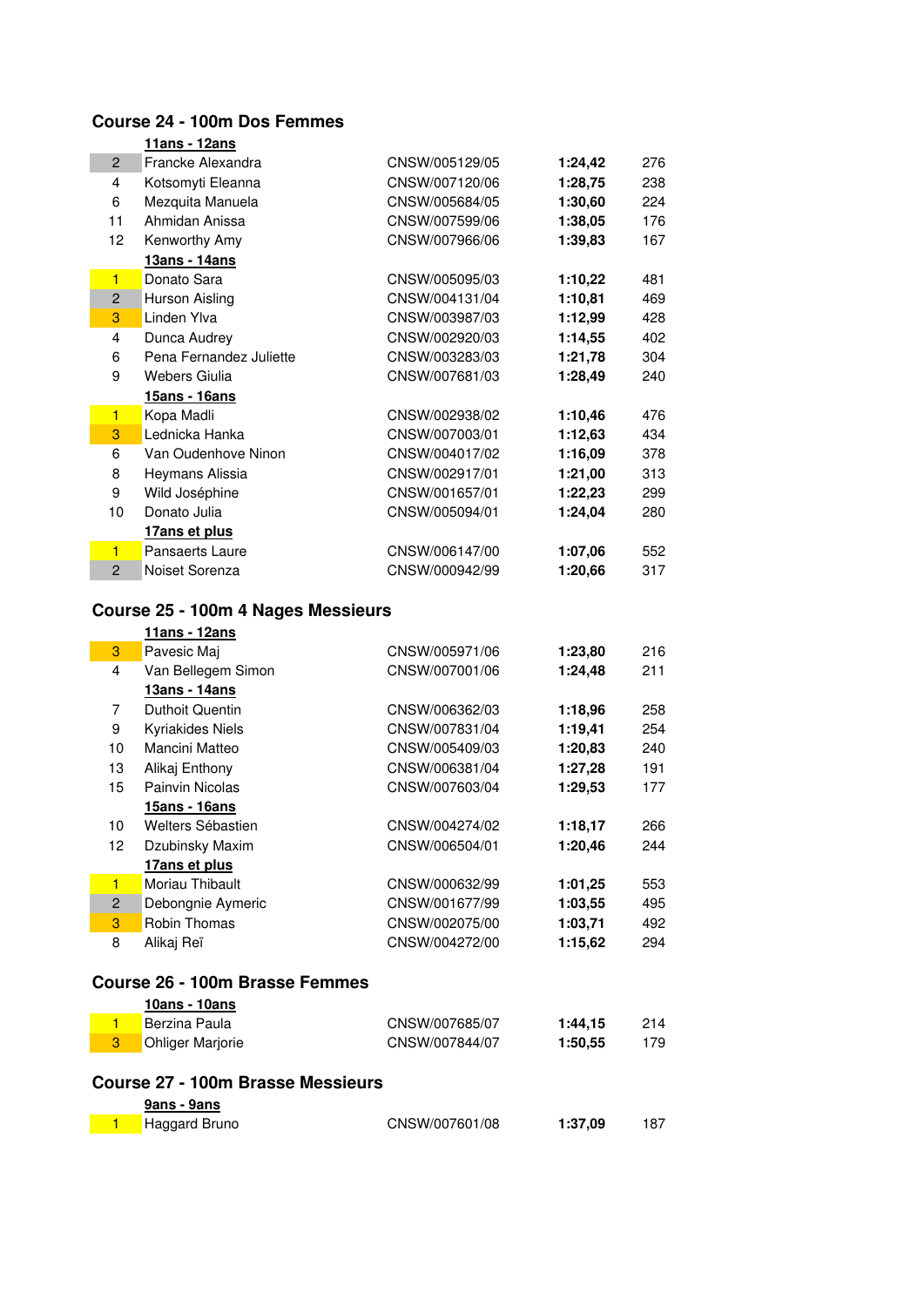# **Course 28 - 200m Nage Libre Femmes**

|                | <u> 11ans - 12ans</u>          |                |         |     |
|----------------|--------------------------------|----------------|---------|-----|
| $\blacksquare$ | Francke Alexandra              | CNSW/005129/05 | 2:33.02 | 379 |
|                | 50m: 00:36.41                  |                |         |     |
| $\overline{2}$ | Wild Madeleine                 | CNSW/005130/05 | 2:39.10 | 337 |
|                | 50m: 00:36.68 - 100m: 01:17.36 |                |         |     |
| 4              | Robin Nina                     | CNSW/005100/06 | 2:48,44 | 284 |
|                | 50m: 00:38.56 - 100m: 01:22.63 |                |         |     |
| $\overline{7}$ | Palmero Pelaez Laura           | CNSW/007626/05 | 3:06.75 | 208 |
|                | 50m: 00:42.06 - 100m: 01:28.78 |                |         |     |
| 8              | Ahmidan Anissa                 | CNSW/007599/06 | 3:08.09 | 204 |
|                | 50m: 00:42.44 - 100m: 01:31.67 |                |         |     |
| 9              | Ertürk Defne                   | CNSW/007834/06 | 3:09,09 | 201 |
|                | 50m: 00:44.40 - 100m: 01:33.87 |                |         |     |
| 10             | Kenworthy Amy                  | CNSW/007966/06 | 3:10,24 | 197 |
|                | 50m: 00:46.79 - 100m: 01:36.89 |                |         |     |
|                | 13ans - 14ans                  |                |         |     |
| $\overline{2}$ | Dunca Audrey                   | CNSW/002920/03 | 2:23.90 | 456 |
|                | 50m: 00:34.26 - 100m: 01:10.90 |                |         |     |
| $\overline{7}$ | Gérard Lou                     | CNSW/007849/04 | 2:51,93 | 267 |
|                | 50m: 00:39.36 - 100m: 01:23.45 |                |         |     |
|                | 15ans - 16ans                  |                |         |     |
| $\overline{1}$ | Kenworthy Kate                 | CNSW/005997/02 | 2:17,33 | 524 |
|                | 50m: 00:32.15 - 100m: 01:06.97 |                |         |     |
| $\overline{2}$ | Lednicka Hanka                 | CNSW/007003/01 | 2:20.55 | 489 |
|                | 50m: 00:33.10 - 100m: 01:09.15 |                |         |     |
| 6              | Ravanetti Zoé                  | CNSW/007971/02 | 2:48,18 | 285 |
|                | 50m: 00:38.23                  |                |         |     |
|                |                                |                |         |     |

#### **Course 29 - 100m Nage Libre Messieurs**

|                 | 11ans - 12ans           |                |         |     |
|-----------------|-------------------------|----------------|---------|-----|
| $\blacksquare$  | Mancini Luca            | CNSW/005210/05 | 1:11,57 | 247 |
|                 | 50m: 00:34.27           |                |         |     |
| $\overline{2}$  | <b>Pavesic Svit</b>     | CNSW/005970/06 | 1:11,61 | 247 |
|                 | 50m: 00:34.26           |                |         |     |
|                 | <u> 13ans - 14ans</u>   |                |         |     |
| 3               | Loksik Branislav        | CNSW/007835/03 | 1:02,79 | 366 |
|                 | 50m: 00:30.76           |                |         |     |
| 7               | Harvengt Justin         | CNSW/007014/03 | 1:07,52 | 294 |
|                 | 50m: 00:32.17           |                |         |     |
| 8               | <b>Duthoit Quentin</b>  | CNSW/006362/03 | 1:08,28 | 285 |
|                 | 50m: 00:33.83           |                |         |     |
| 9               | Mancini Matteo          | CNSW/005409/03 | 1:08,97 | 276 |
|                 | 50m: 00:33.27           |                |         |     |
| 10              | <b>Kyriakides Niels</b> | CNSW/007831/04 | 1:11,18 | 251 |
|                 | 50m: 00:33.97           |                |         |     |
| 12 <sup>2</sup> | Painvin Nicolas         | CNSW/007603/04 | 1:17,92 | 191 |
|                 | 50m: 00:36.57           |                |         |     |
|                 | 15ans - 16ans           |                |         |     |
| 4               | Mackay Conor            | CNSW/003280/01 | 1:02,24 | 376 |
|                 | 50m: 00:29.53           |                |         |     |
| 10              | Dzubinsky Maxim         | CNSW/006504/01 | 1:09,19 | 274 |
|                 | 50m: 00:32.69           |                |         |     |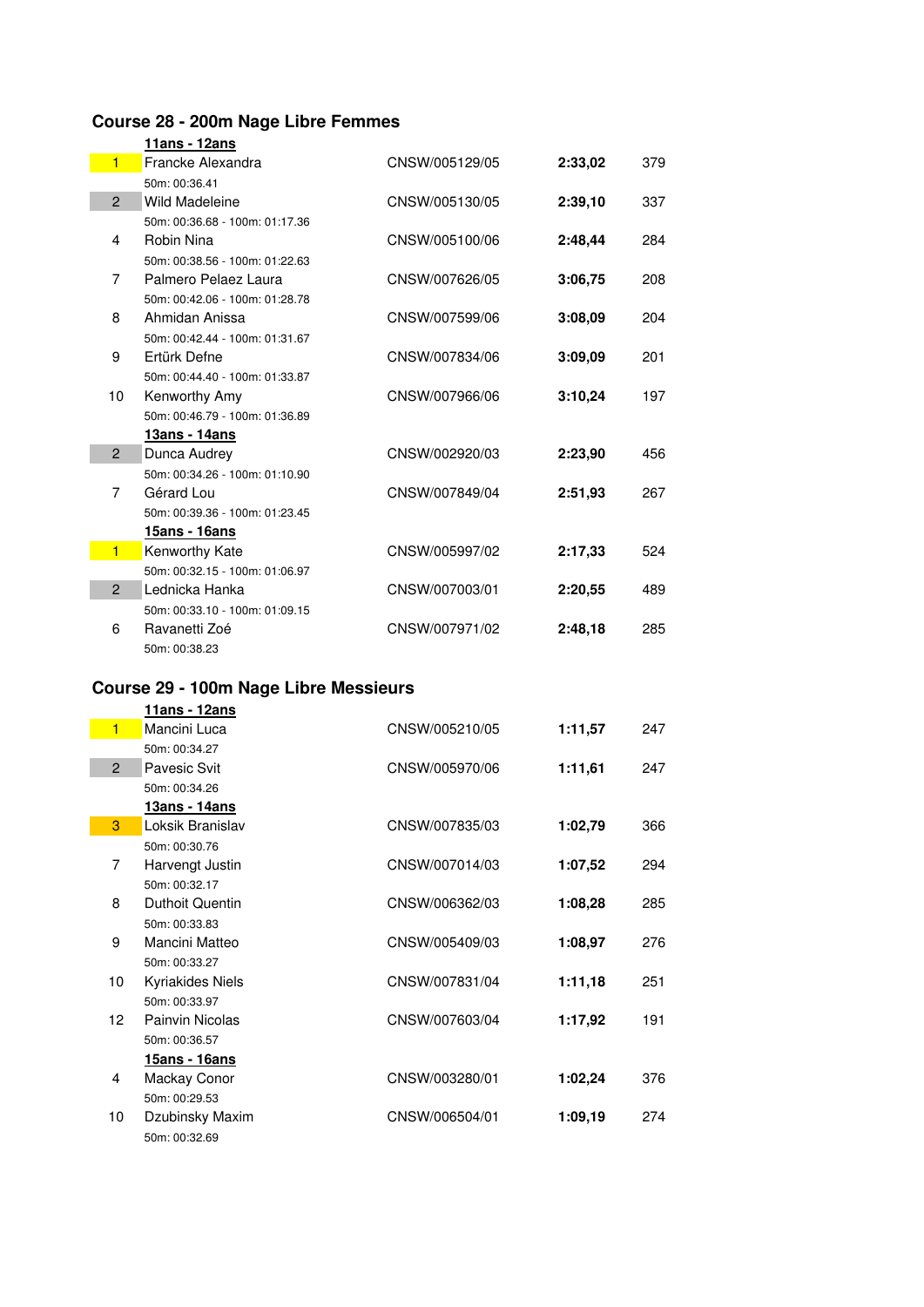|   | 17ans et plus       |                |         |     |
|---|---------------------|----------------|---------|-----|
| 1 | Moriau Thibault     | CNSW/000632/99 | 0:53.90 | 579 |
|   | 50m: 00:27.05       |                |         |     |
| 3 | <b>Robin Thomas</b> | CNSW/002075/00 | 0:55.62 | 527 |
|   | 50m: 00:27.02       |                |         |     |
| 4 | Debongnie Nathan    | CNSW/001688/00 | 0:59.03 | 441 |
|   | 50m: 00:28.90       |                |         |     |
|   | Alikaj Reï          | CNSW/004272/00 | 1:02.90 | 364 |
|   | 50m: 00:30.31       |                |         |     |
|   |                     |                |         |     |

#### **Course 30 - 50m Dos Femmes 11ans et plus**

|                | <b>I I AIIS EL PIUS</b> |                |         |     |
|----------------|-------------------------|----------------|---------|-----|
| $\overline{2}$ | Pansaerts Laure         | CNSW/006147/00 | 0:31.67 | 532 |
| 3              | Donato Sara             | CNSW/005095/03 | 0:33.03 | 469 |
| 5              | Hurson Aisling          | CNSW/004131/04 | 0:33.26 | 459 |
| 6              | Kopa Madli              | CNSW/002938/02 | 0:33.35 | 456 |
| 7              | Linden Ylva             | CNSW/003987/03 | 0:33,47 | 451 |
| 11             | Van Oudenhove Ninon     | CNSW/004017/02 | 0:35.48 | 378 |
| 14             | Heymans Alissia         | CNSW/002917/01 | 0:37.53 | 319 |
| 15             | Pena Fernandez Juliette | CNSW/003283/03 | 0:38,65 | 292 |
| 16             | Webers Giulia           | CNSW/007681/03 | 0:38,72 | 291 |
| 17             | Porton Olivia           | CNSW/001660/02 | 0:38.76 | 290 |
| 26             | Gérard Lou              | CNSW/007849/04 | 0:41,21 | 241 |
| 34             | Webers Giorgia          | CNSW/007679/05 | 0:43.66 | 203 |
| 39             | <b>Duret Charlotte</b>  | CNSW/007687/04 | 0:45.55 | 178 |
| 40             | Kotsomyti Eleanna       | CNSW/007120/06 | 0:45.62 | 178 |
|                | Ravanetti Léa           | CNSW/007970/05 | Disa.   |     |
|                |                         |                |         |     |

#### **Course 31 - 200m Dos Messieurs**

|                | 11ans - 12ans        |                |         |     |
|----------------|----------------------|----------------|---------|-----|
| $\overline{2}$ | Van Bellegem Simon   | CNSW/007001/06 | 2:52.61 | 229 |
| 3              | Haggard Hugo         | CNSW/007602/06 | 2:52.89 | 228 |
|                | 13ans - 14ans        |                |         |     |
| 1              | Marion Xavier        | CNSW/003289/03 | 2:27.03 | 370 |
| 2              | Warnon Kervens       | CNSW/005153/04 | 2:32,05 | 335 |
| 3              | <b>Robin Mathieu</b> | CNSW/002073/03 | 2:34.78 | 317 |
| $\overline{4}$ | Kadou Chadi          | CNSW/003978/03 | 2:38,13 | 298 |
| 5              | Huyghebaert Pacôme   | CNSW/003984/04 | 2:38,49 | 296 |
| 8              | Debongnie Robin      | CNSW/003986/04 | 2:45.13 | 261 |
|                | 15ans - 16ans        |                |         |     |
| 1              | Moriau Amaury        | CNSW/001296/02 | 2:24,92 | 387 |
| $\overline{2}$ | Atanasov Kaloyan     | CNSW/004132/02 | 2:27.08 | 370 |
|                | 17ans et plus        |                |         |     |
|                | Lednicky Vit         | CNSW/001496/99 | 2:10,61 | 528 |
| $\overline{2}$ | Debongnie Aymeric    | CNSW/001677/99 | 2:17,05 | 457 |
|                |                      |                |         |     |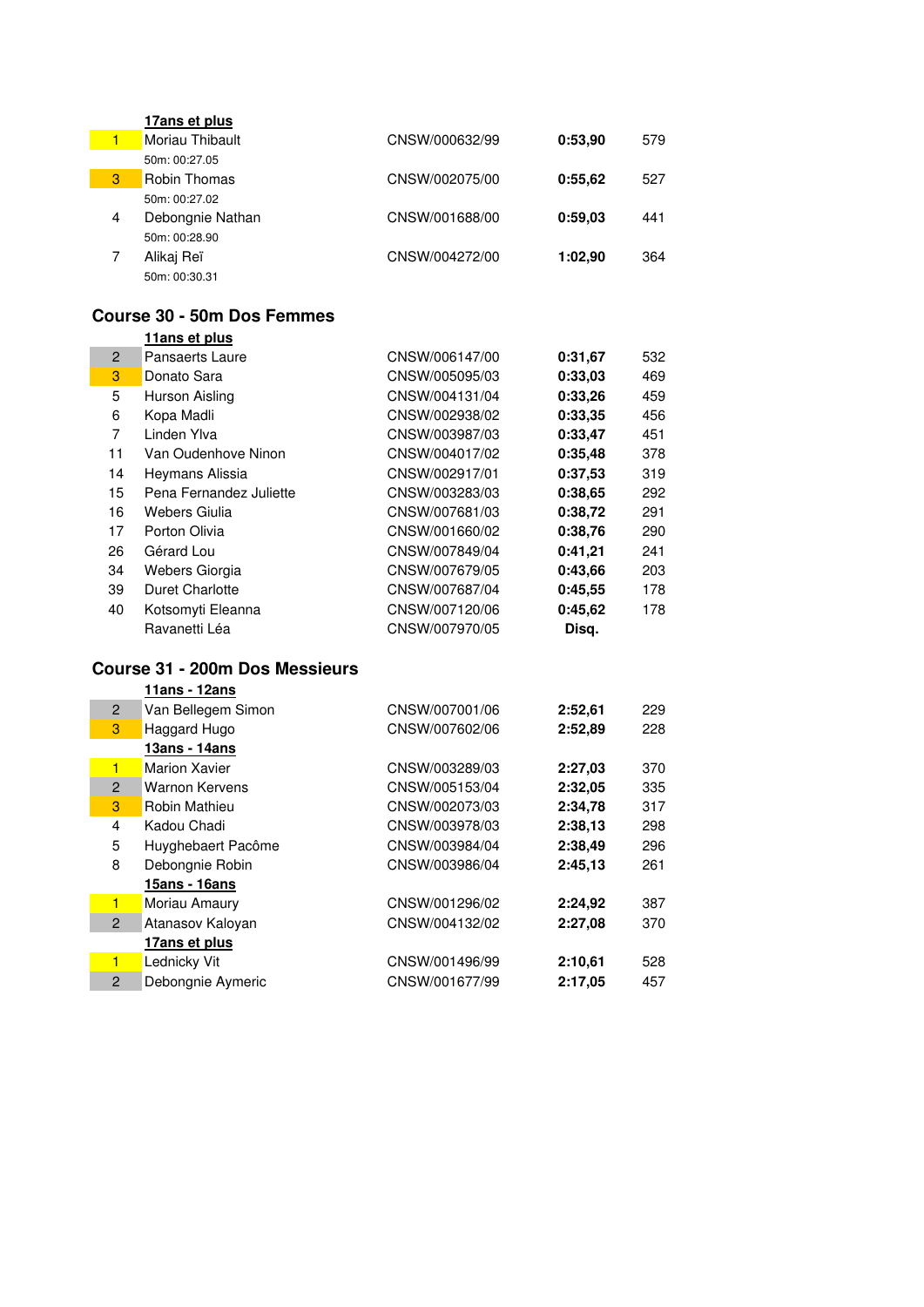|                | <b>Course 32 - 100m Papillon Femmes</b> |                |         |     |
|----------------|-----------------------------------------|----------------|---------|-----|
|                | 11ans - 12ans                           |                |         |     |
| 5              | Robin Nina                              | CNSW/005100/06 | 1:53,57 | 111 |
|                | 50m: 00:48.43                           |                |         |     |
|                | 13ans - 14ans                           |                |         |     |
| $\overline{2}$ | Dejean Floriane                         | CNSW/005211/03 | 1:22,37 | 291 |
|                | 50m: 00:38.29                           |                |         |     |
|                | 15ans - 16ans                           |                |         |     |
| $\blacksquare$ | Kenworthy Kate                          | CNSW/005997/02 | 1:10,32 | 468 |
|                | 50m: 00:33.14                           |                |         |     |
| 3              | Wild Joséphine                          | CNSW/001657/01 | 1:15,13 | 384 |
|                | 50m: 00:34.26                           |                |         |     |
| 5              | Porton Olivia                           | CNSW/001660/02 | 1:25,52 | 260 |
|                | 50m: 00:37.80                           |                |         |     |
|                | Course 33 - 100m Nage Libre Femmes      |                |         |     |
|                | 10ans - 10ans                           |                |         |     |
| $\overline{2}$ | <b>Ohliger Marjorie</b>                 | CNSW/007844/07 | 1:28,61 | 189 |
|                | 50m: 00:43.17                           |                |         |     |
| 3              | Berzina Paula                           | CNSW/007685/07 | 1:29,14 | 186 |
|                | 50m: 00:42.13                           |                |         |     |
|                | Course 34 - 100m Nage Libre Messieurs   |                |         |     |
|                |                                         |                |         |     |
|                | 9ans - 9ans                             |                |         |     |
| $\blacksquare$ | Haggard Bruno                           | CNSW/007601/08 | 1:14,23 | 221 |
|                | 50m: 00:36.62                           |                |         |     |
|                | Course 35 - 200m 4 Nages Messieurs      |                |         |     |
|                | 11ans - 12ans                           |                |         |     |
| $\overline{2}$ | Mancini Luca                            | CNSW/005210/05 | 2:54.41 | 248 |
|                | 50m: 00:41.90                           |                |         |     |
| 5              | <b>Pavesic Svit</b>                     | CNSW/005970/06 | 3:05,86 | 205 |
|                | 50m: 00:42.71                           |                |         |     |
|                | Pavesic Maj                             | CNSW/005971/06 | DSQ     |     |
|                | 50m: 00:48.26                           |                |         |     |
|                | 17ans et plus                           |                |         |     |
| $\blacksquare$ | Moriau Thibault                         | CNSW/000632/99 | 2:12,19 | 570 |
|                | 50m: 00:29.24                           |                |         |     |
| $\overline{2}$ | Debongnie Aymeric                       | CNSW/001677/99 | 2:20,25 | 477 |
|                | 50m: 00:30.94                           |                |         |     |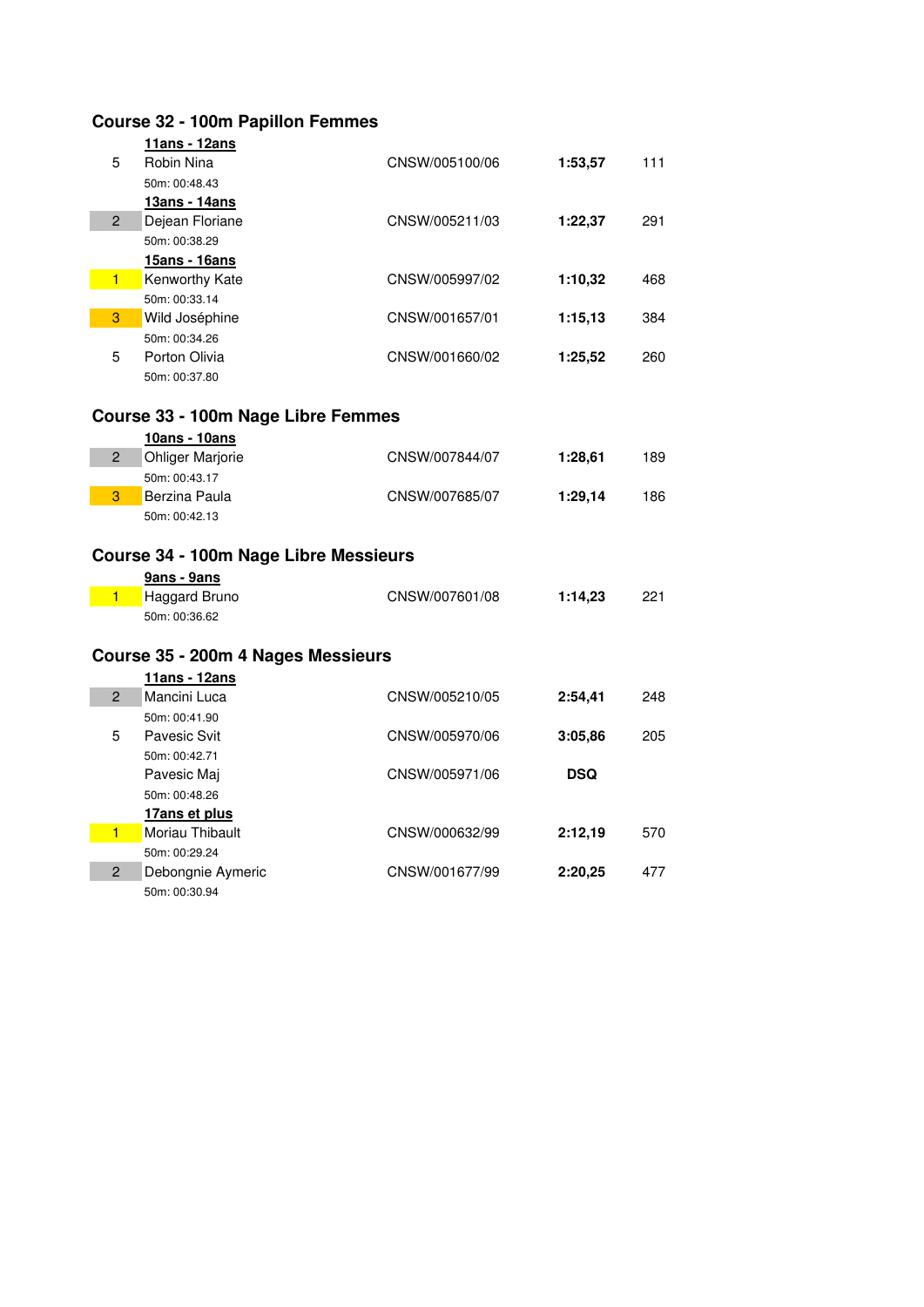# **Course 36 - 100m 4 Nages Femmes**

|                | <u> 11ans - 12ans</u>   |                |         |     |
|----------------|-------------------------|----------------|---------|-----|
| 5              | Mezquita Manuela        | CNSW/005684/05 | 1:27,75 | 269 |
| 10             | Ertürk Defne            | CNSW/007834/06 | 1:31,35 | 238 |
|                | 50m: 00:43.23           |                |         |     |
| 11             | Palmero Pelaez Laura    | CNSW/007626/05 | 1:31,65 | 236 |
|                | 50m: 00:47.07           |                |         |     |
| 12             | Ravanetti Léa           | CNSW/007970/05 | 1:32.25 | 231 |
| 17             | Kenworthy Amy           | CNSW/007966/06 | 1:35,14 | 211 |
|                | 50m: 00:45.86           |                |         |     |
|                | 13ans - 14ans           |                |         |     |
| $\blacksquare$ | Donato Sara             | CNSW/005095/03 | 1:13.81 | 452 |
| $\overline{2}$ | Hurson Aisling          | CNSW/004131/04 | 1:16,53 | 406 |
| 4              | Linden Ylva             | CNSW/003987/03 | 1:18,81 | 371 |
| 6              | Larose Eva              | CNSW/006349/03 | 1:21.61 | 334 |
| 7              | Pena Fernandez Juliette | CNSW/003283/03 | 1:22.76 | 321 |
| 8              | Dejean Floriane         | CNSW/005211/03 | 1:23.65 | 310 |
| 11             | Francke Victoria        | CNSW/005451/03 | 1:26,34 | 282 |
|                | Dunca Audrey            | CNSW/002920/03 | Disq.   |     |
|                | <u> 15ans - 16ans</u>   |                |         |     |
| $\blacksquare$ | Kopa Madli              | CNSW/002938/02 | 1:10,32 | 523 |
| 3              | Lednicka Hanka          | CNSW/007003/01 | 1:13.28 | 462 |
| 8              | Painvin Carolina        | CNSW/005981/02 | 1:22,53 | 323 |
| 9              | Ravanetti Zoé           | CNSW/007971/02 | 1:22,56 | 323 |
|                | 17ans et plus           |                |         |     |
| $\overline{2}$ | Pansaerts Laure         | CNSW/006147/00 | 1:11,97 | 488 |
|                |                         |                |         |     |

## **Course 37 - 50m Nage Libre Messieurs**

|    | 11ans et plus          |                |         |     |
|----|------------------------|----------------|---------|-----|
| 1  | Lednicky Vit           | CNSW/001496/99 | 0:25.26 | 515 |
| 3  | <b>Robin Thomas</b>    | CNSW/002075/00 | 0:26.06 | 469 |
| 5  | Atanasov Kalovan       | CNSW/004132/02 | 0:26,21 | 461 |
| 7  | <b>Collard Nicolas</b> | CNSW/000240/89 | 0:26.43 | 450 |
| 8  | <b>Marion Xavier</b>   | CNSW/003289/03 | 0:26.69 | 437 |
| 9  | Debongnie Nathan       | CNSW/001688/00 | 0:26,99 | 422 |
| 10 | Moriau Amaury          | CNSW/001296/02 | 0:27.10 | 417 |
| 12 | Mackay Conor           | CNSW/003280/01 | 0:27.93 | 381 |
| 17 | Alikaj Reï             | CNSW/004272/00 | 0:28.39 | 363 |
| 27 | Loksik Branislav       | CNSW/007835/03 | 0:30.12 | 304 |
| 30 | Dzubinsky Maxim        | CNSW/006504/01 | 0:30.69 | 287 |
| 31 | Warnon Kervens         | CNSW/005153/04 | 0:30.75 | 286 |
| 32 | Robin Mathieu          | CNSW/002073/03 | 0:30.86 | 282 |
| 33 | Harvengt Justin        | CNSW/007014/03 | 0:30.93 | 281 |
| 34 | Haggard Hugo           | CNSW/007602/06 | 0:31.90 | 256 |
| 40 | Painvin Nicolas        | CNSW/007603/04 | 0:34.65 | 199 |